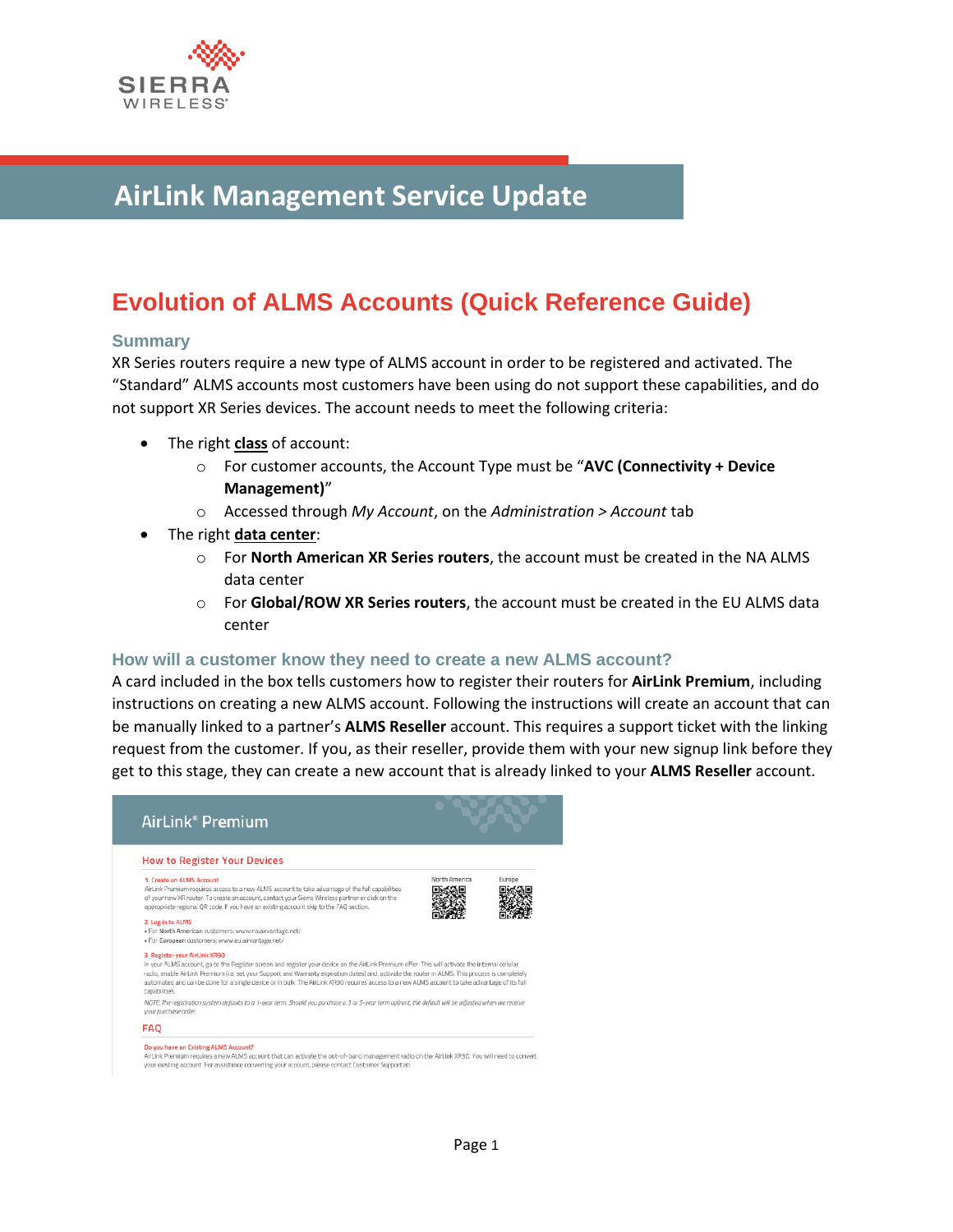

## **What if a customer already has an ALMS account?**

At present, customers must create a new account using a unique email address. Sierra Wireless does not currently have a straightforward process for migrating existing accounts to the new account type, but it is in development.

- Once the account is created, the customer can open a support ticket to link their legacy and new accounts and remove the new unique email from the account
	- o If they use the new signup link from your **ALMS Reseller** account, this step is not required
- It is best to wait for a while before trying to move systems from the legacy account to the new account, as we have tools in development

We plan to migrate existing **customers** to the new type of ALMS accounts starting in early 2022. This will be reviewed with Partners and Customers, and no account will be migrated without consent.

### **Why do customers need a different type of account for XR Series Devices?**

XR Series routers have a cellular radio dedicated to Out-of-band Management, and that cellular radio has a SIM that requires a data account. The connectivity for the out-of-band radio is included as part of the appropriate AirLink Complete or AirLink Premium solution, but it requires SIM lifecycle management just like any other SIM card. This is managed by Sierra Wireless but does require the new ALMS account type.

## **Why does the data center location matter?**

The North American cellular environment is quite different from many other parts of the world, and so currently Sierra Wireless has developed different capabilities in the two data centers based on requirements. We are working to harmonize this, but currently the North American XR Series routers are aligned to the capability of the NA data center and the Global XR Series routers make use of the features available outside North America, in the European data center.

If the customer creates their new ALMS account in a data center that is not compatible with the XR Series routers they are purchasing, they will not be able to register those routers in the new ALMS account.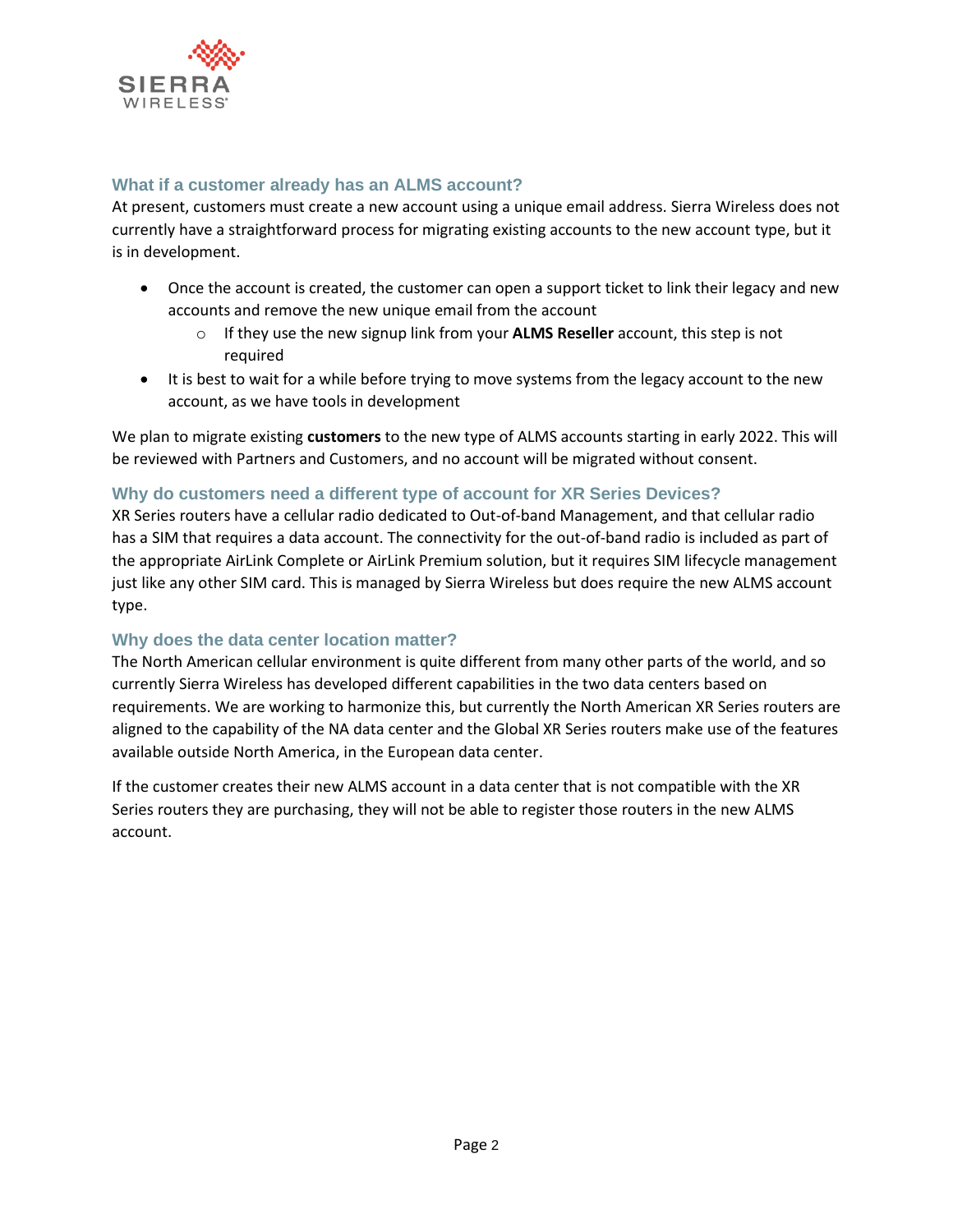

## **How do customers create a new ALMS account?**

There are two ways to create a new ALMS account:

• Go to<https://www.sierrawireless.com/products-and-solutions/routers-gateways/alms/register/>



• If the reseller partner has the new *ALMS with Connectivity* signup link available, then the customer can use that link to create the right account for their needs. It will be associated with the data center of the partner's account. (See

| AirVantage<br>Account        | <b>W</b> Token Stock<br>A Subaccounts<br><b>CB</b> Administration                              | Tim Adems           |  |
|------------------------------|------------------------------------------------------------------------------------------------|---------------------|--|
| Account                      | Profiles<br><b>Operator Accounts</b><br><b>Support</b><br>Users<br>Partners<br><b>Security</b> | <b>SMS Accounts</b> |  |
| Account details              |                                                                                                |                     |  |
|                              |                                                                                                |                     |  |
| UID<br>Name                  | 71e832a69e77460b99c9de15c46da679<br><b>Training Demo</b>                                       |                     |  |
| Account Type                 | AirLink Management Service                                                                     |                     |  |
| Offer Class                  | <b>ALMS Reseller</b>                                                                           | Change picture.     |  |
|                              |                                                                                                |                     |  |
| ALMS Support Contact Details |                                                                                                |                     |  |
| Support Phone Number         | +16047194719                                                                                   |                     |  |
| Support Email                | tadams@sierrawireless.com                                                                      |                     |  |
| Support Web Access           | Please enter a web site for customers to access                                                |                     |  |
|                              |                                                                                                |                     |  |
| Signup details               |                                                                                                |                     |  |
| <b>ALMS</b>                  | https://na.airvantage.net/accounts/signup?parent=71e832a69e77460b99c9de15c46da679              |                     |  |
| ALMS with Connectivity       | https://na.airvantage.net/accounts/signup?type=ALMSC&referrer=71e832a69e77460b99c9de15c46da679 |                     |  |
|                              |                                                                                                |                     |  |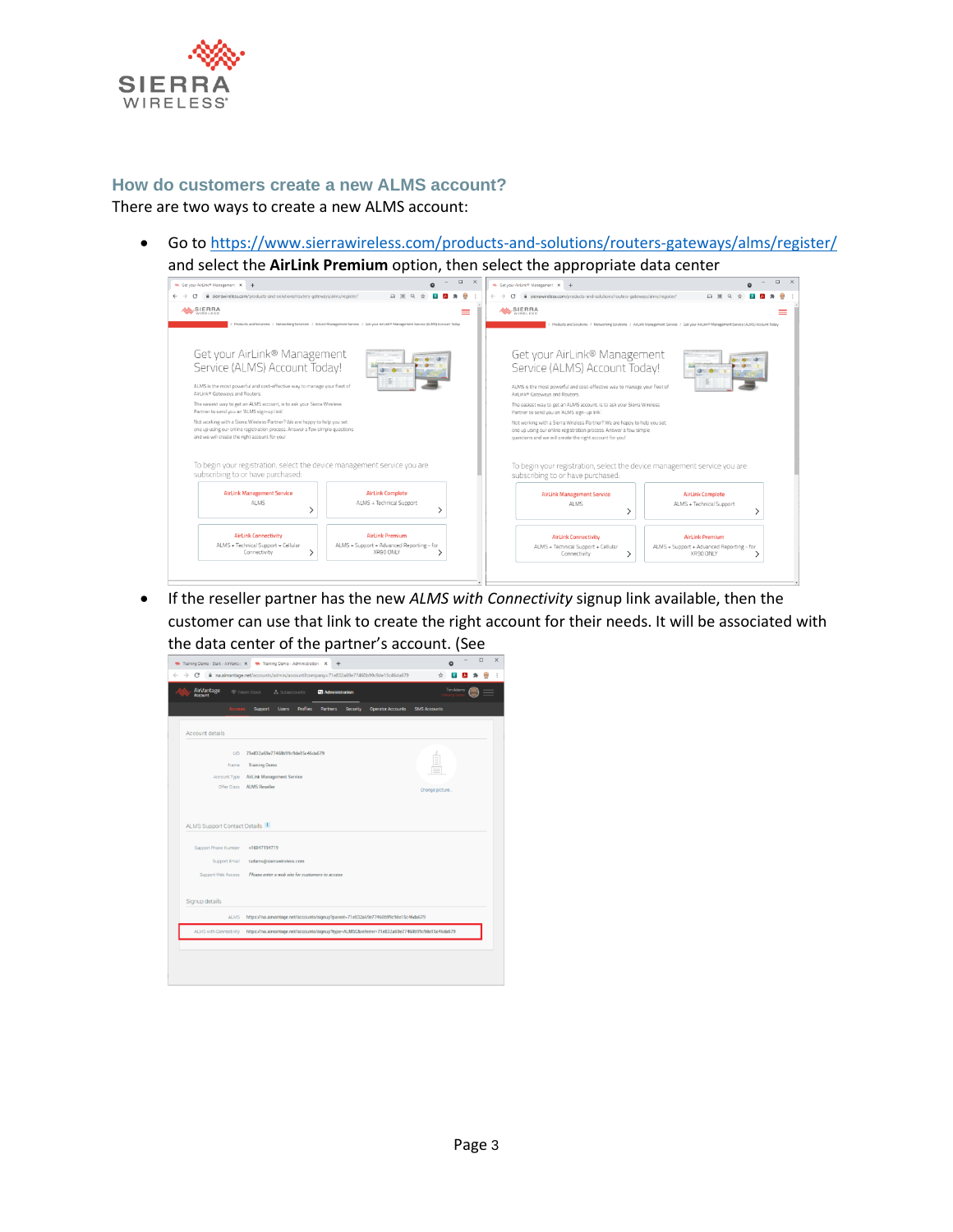

### **Does the customer need to provide credit card or other payment information?**

**No, they do not need to provide payment information** if their goal is just to register their XR routers. When it comes time to renew, they can still renew by purchasing support renewals through their channel partner on a prepaid annual basis.

If customers would like to purchase additional services or make use of billing options other than the traditional annual prepaid model through their reseller, then they would need to provide billing details.

In the USA, customers can provide a credit card (this requires a billing address within the USA); in Europe, customers can provide standard bank payment information (SEPA). Anything other than these two standard cases require some custom setup by Sierra Wireless personnel.

## **What sorts of "Services" can customers purchase if they do provide billing information?**

The services available are currently defined based on the customer's country of residence. The table below indicates what is available based on the region; only the services listed for the United States and European Union are available via the web-based account creation process for applicable customers.

| <b>Services</b>       | <b>United States</b>                                                                                                                                                                                                                                                                              | Europe (EU)                                                                                            | ROW* (Including Canada)                                                                                                                                                                 |
|-----------------------|---------------------------------------------------------------------------------------------------------------------------------------------------------------------------------------------------------------------------------------------------------------------------------------------------|--------------------------------------------------------------------------------------------------------|-----------------------------------------------------------------------------------------------------------------------------------------------------------------------------------------|
| Support products      | AirLink Complete<br>AirLink Complete (XR80)<br>AirLink Premium<br>AirLink Management Service (ALMS)                                                                                                                                                                                               |                                                                                                        |                                                                                                                                                                                         |
| Connectivity products | 250 MB ECC Connectivity - T-Mobile<br>500 MB ECC Connectivity - T-Mobile<br>250 MB ECC Connectivity - AT&T<br>500 MB ECC Connectivity - AT&T<br>1 GB ECC Connectivity - AT&T<br>5 GB ECC Connectivity - AT&T<br>10 GB ECC Connectivity - AT&T<br>ECC SIM Cards - T-Mobile<br>ECC SIM Cards - AT&T | AirLink Connectivity 250 MB (EU)<br>AirLink Connectivity 500 MB (EU)<br>AirLink Connectivity 1 GB (EU) | No standardized offers available<br>through the web account creation<br>portal; contact Sierra Wireless sales<br>for details of connectivity that is<br>available in different regions. |

\* While monthly paid support offerings may be purchased by credit card outside the United States, this is not available in the web-based account setup as a standard offer and requires manual assistance by Sierra Wireless sales. A USA billing address is required for web-based account setup with credit card.

#### **How do partners get the new ALMS with Connectivity signup link created?**

If a partner completes the *IOT Solution Sales Agreement* and returns it to their channel business manager, Sierra Wireless will create the new signup link.

Partners who elect to not sign the agreement can still have their customers' new ALMS accounts linked for support purposes, but they will not receive commissions on any direct purchases of product directly from Sierra Wireless (connectivity or support renewals). Partners who expect their customers to continue to purchase annual support renewals using a purchase order can still do business in exactly the same manner as they always have done.

#### Background:

The new ALMS accounts allow for customers to purchase connectivity and other products directly from Sierra Wireless, and the partner of record is eligible for commissions based on their customers'